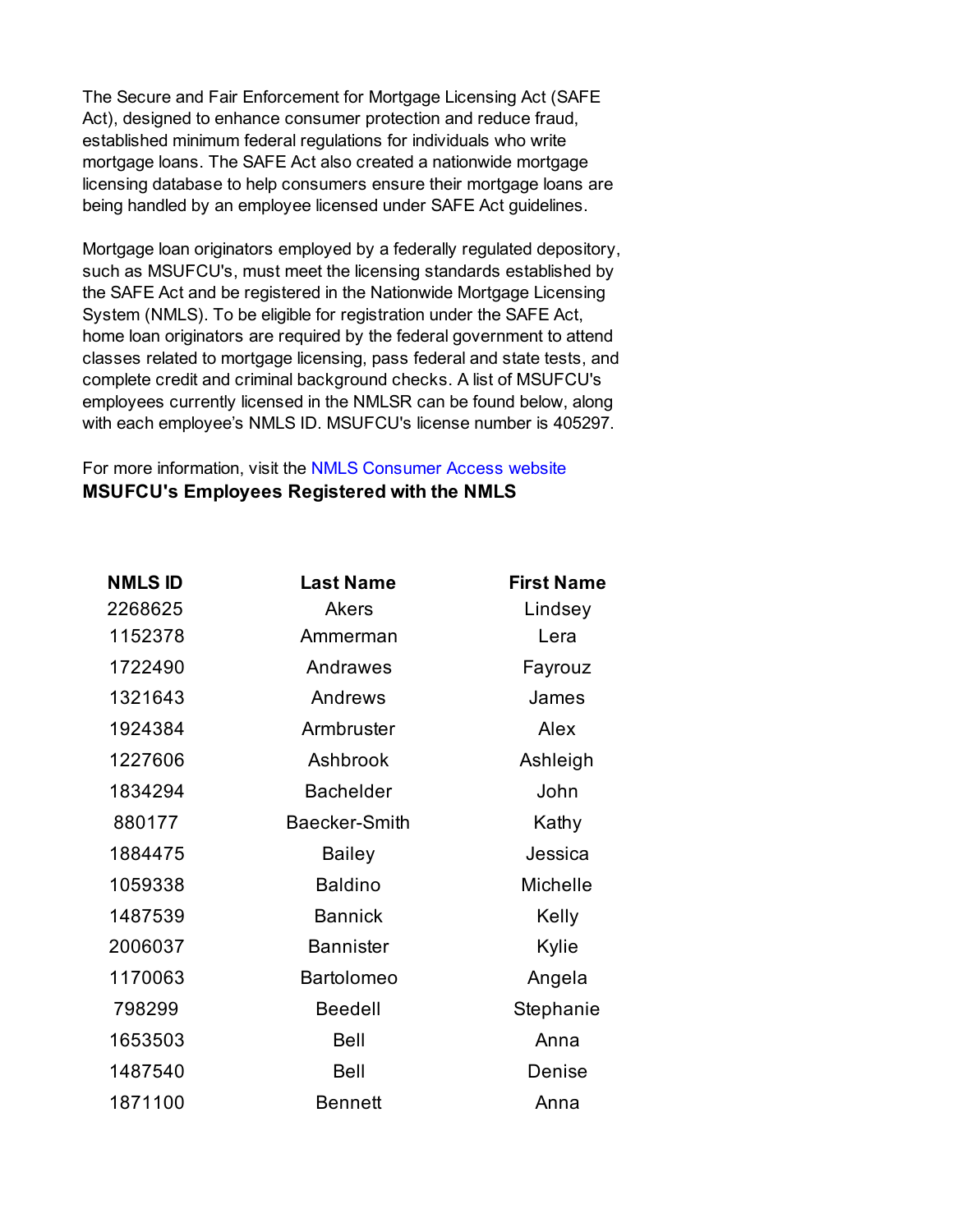| 1954747 | <b>Bergstrom</b> | Andrew         |
|---------|------------------|----------------|
| 1641138 | <b>Berney</b>    | Ashley         |
| 1058338 | <b>Bloom</b>     | Jessica        |
| 798298  | <b>Bock</b>      | Tiffany        |
| 1864080 | <b>Bond</b>      | Rena           |
| 1494723 | <b>Bond</b>      | Ryan           |
| 1252152 | <b>Bostater</b>  | Heather        |
| 2067797 | <b>Bowen</b>     | Shannon        |
| 455758  | Boyd             | Lichiu         |
| 1941698 | <b>Brailey</b>   | Thomas         |
| 1859480 | <b>Broquet</b>   | Ashton         |
| 455760  | Broughman        | Abbie          |
| 1493181 | <b>Bruce</b>     | Aleksandr      |
| 1529720 | <b>Bryer</b>     | Kelsey         |
| 1308076 | <b>Buck</b>      | Tina           |
| 1152830 | <b>Bush</b>      | Renee          |
| 1371223 | Carlson          | Melissa        |
| 1440003 | Carpenter        | Debra          |
| 635834  | Carr             | <b>Suzanne</b> |
| 2293414 | Carter           | Kevin          |
| 482470  | Ceccacci         | Melissa        |
| 1600113 | Chamberlain      | Heather        |
| 1487541 | Chaney           | Joelle         |
| 879549  | Charbonneau      | Marie          |
| 1672693 | Charlie          | Amy            |
| 1487542 | Chisholm         | Dawn           |
| 455763  | <b>Clark</b>     | M'Lisa         |
| 2269222 | Clementz         | Megan          |
| 1568951 | Clifford         | Jeanna         |
| 1463650 | Clinger          | Luke           |
| 1602011 | Coakieanos       | Linda          |
| 798300  | Coe              | Amy            |
| 1657835 | Collins          | Chelsey        |
| 895895  | Cox              | Jennifer       |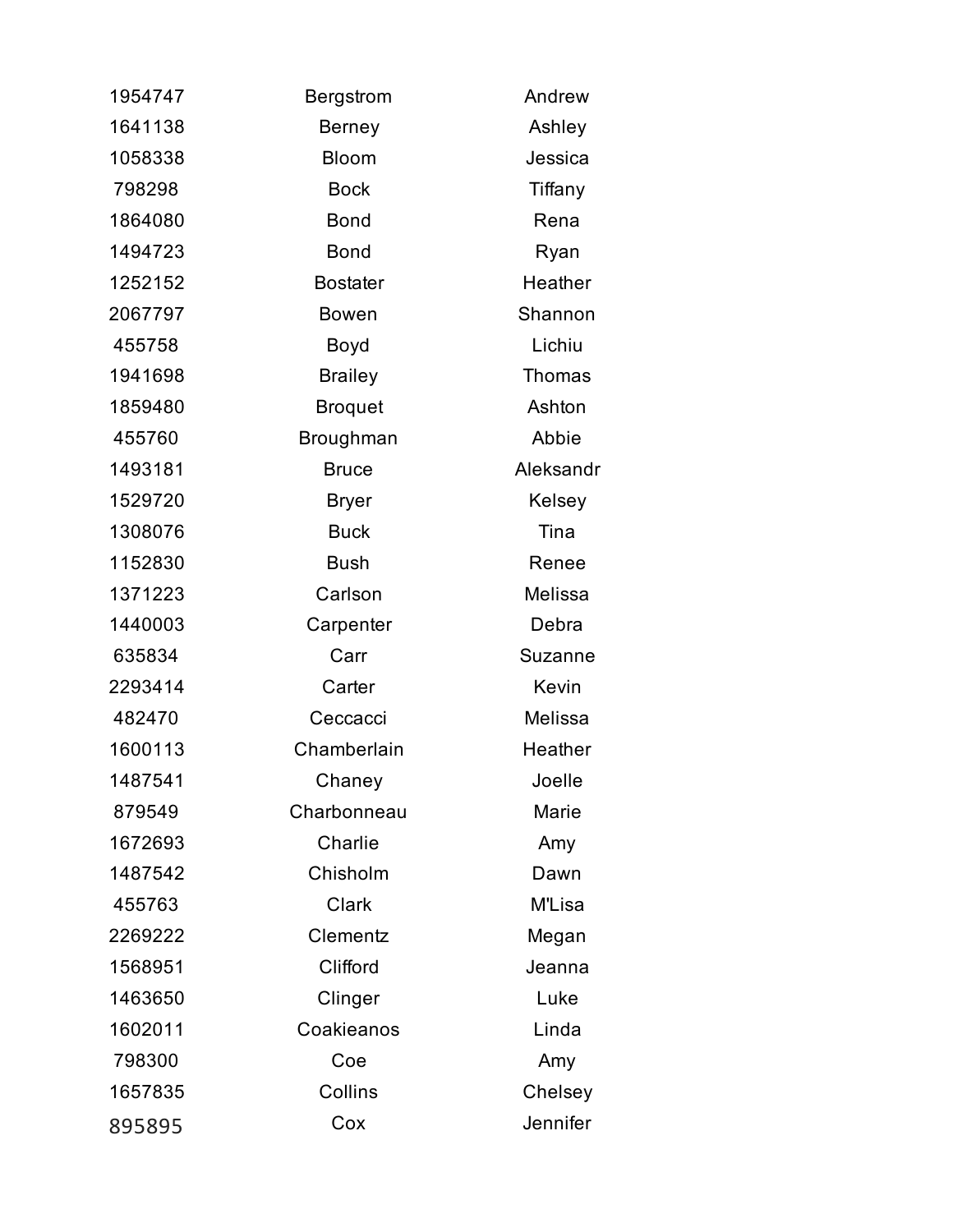| 1387255 | Crandall          | Jason            |
|---------|-------------------|------------------|
| 1869984 | Crandall          | Meghan           |
| 1138842 | Croley            | Anne             |
| 2046293 | Cronk             | William          |
| 1321646 | Curtis            | Megan            |
| 935090  | <b>D'Allemand</b> | Jordan           |
| 1270691 | D'Annunzio        | Joel             |
| 1564239 | D'Haene           | <b>Brittaney</b> |
| 1890287 | <b>Daniels</b>    | Zachary          |
| 1870223 | Darling           | Sydney           |
| 608932  | <b>Dassance</b>   | Abby             |
| 1071021 | Davis             | Gregory          |
| 904718  | <b>Defrees</b>    | Amanda           |
| 1517744 | Demarais          | Diane            |
| 1471713 | Dempski           | Shelly           |
| 1567873 | Demski            | Kalvin           |
| 2150998 | Dietzel           | Andrew           |
| 455768  | Docherty          | Jennifer         |
| 1959727 | <b>Doellner</b>   | Kristen          |
| 1676977 | Doellner          | Matthew          |
| 487946  | Du Bois           | Patricia         |
| 1285767 | Dupras            | Sarah            |
| 1828373 | Dups              | Jena             |
| 798306  | Edmond            | Sonya            |
| 2301462 | Egan              | Jacalyn          |
| 591157  | Eifert            | Heather          |
| 1336617 | Elliot            | <b>Stacy</b>     |
| 1405089 | Elyaderani        | Ali              |
| 1938802 | Engler            | <b>Theresa</b>   |
| 1877964 | Erickson          | Lori             |
| 2323731 | Escontrias        | <b>Bailey</b>    |
| 1339657 | Fabro             | Jonathan         |
| 2032480 | Fandel            | Jacob            |
| 773939  | Farr              | Crystal          |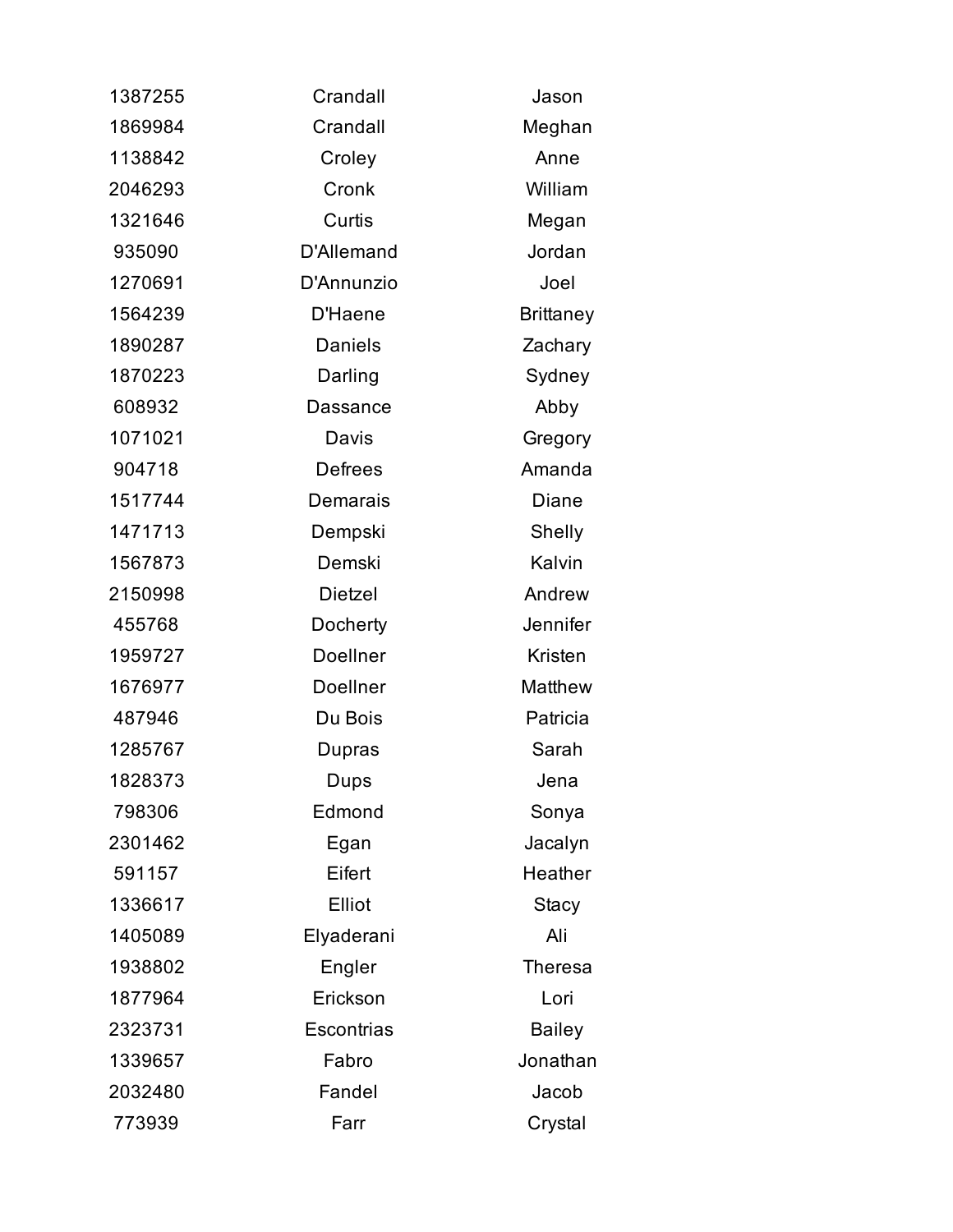| 1744317 | Fernandez       | Marissa         |
|---------|-----------------|-----------------|
| 1804278 | Fernandez-Lopez | Roy             |
| 1308077 | <b>Fleeks</b>   | Ashley          |
| 1450312 | Forbes          | Matthew         |
| 1567875 | Ford            | Delani          |
| 1779465 | Forgrave        | <b>Nicholas</b> |
| 1602736 | Forsman         | Lavone          |
| 2266917 | Fox             | Meredith        |
| 1517746 | Frame           | Ryan            |
| 2050999 | Franks          | Ashley          |
| 1071020 | Freels          | Ann             |
| 1138841 | Freund          | Jessica         |
| 2067634 | Frink           | Molly           |
| 1918700 | Fuller          | Morgan          |
| 1508076 | Fuller          | Tony            |
| 455773  | Fullerton       | Kimberly        |
| 1308079 | Gagliardi       | Laura           |
| 2378867 | Gallegos        | Gilbert         |
| 1918242 | Gerard          | Kaila           |
| 2107062 | Germain         | Kevin           |
| 1559399 | Gerow           | Jay             |
| 1915422 | Gillam          | <b>Brodee</b>   |
| 455775  | Gilman          | Michelle        |
| 1699931 | Goddard         | Ashly           |
| 1675846 | Graham          | Kisha           |
| 1308080 | Grecu           | <b>Nicholas</b> |
| 1699933 | Griffin         | <b>Bradley</b>  |
| 1391535 | Grover          | Chelsea         |
| 1731554 | Guy             | Deeana          |
| 1046616 | Halfmann        | David           |
| 1487547 | Harmon          | Sian            |
| 1152373 | Harp            | Victoria        |
| 1249201 | Harrington      | Joseph          |
| 1714868 | Harvey          | Tara            |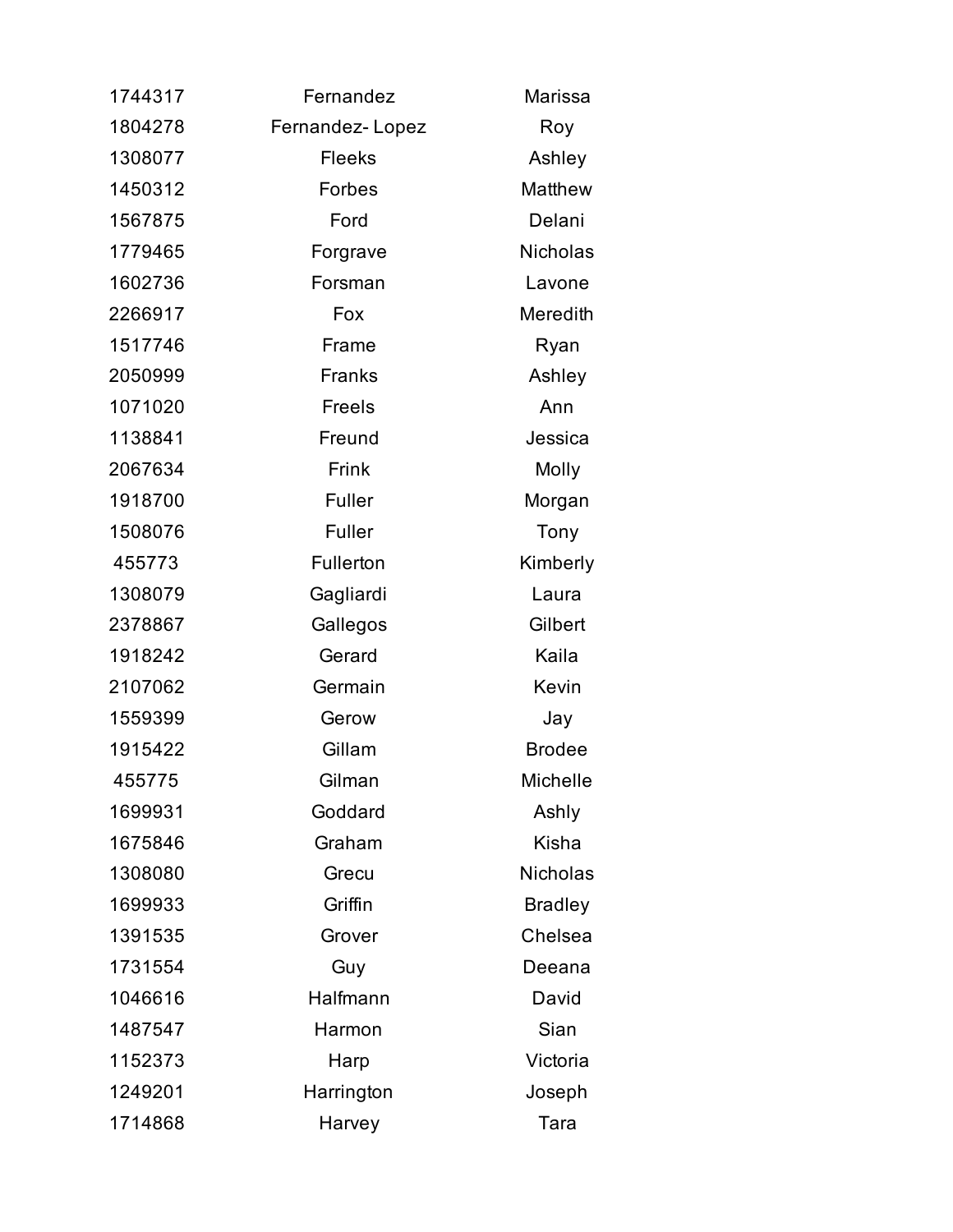| 2268626 | Hauk           | Amber       |
|---------|----------------|-------------|
| 707340  | Hayes          | Cheryl      |
| 1811998 | Hayes          | Shelby      |
| 1184126 | <b>Hewitt</b>  | Maria       |
| 1321650 | Hewson         | Alea        |
| 1934932 | Higgins        | Megan       |
| 1184131 | Hill           | Amber       |
| 2151000 | Hitt           | Gretta      |
| 1722485 | Hodson         | Jessica     |
| 1816445 | Hoeksema       | Alex        |
| 1782764 | Hoffman        | Maureen     |
| 1366699 | Holmes         | Natasha     |
| 1219954 | Horn           | Allison     |
| 1325672 | Howard         | Juwan       |
| 1257870 | <b>Hudgins</b> | Angeline    |
| 2172315 | <b>Hudgins</b> | Caleb       |
| 1381538 | Huelga         | Sisto       |
| 1714861 | <b>Hughes</b>  | Maddison    |
| 455776  | Hunt           | Erin        |
| 992957  | Inman          | Christopher |
| 1387253 | Jackson        | Jeffrey     |
| 1387254 | Johnson        | Christopher |
| 1763487 | Johnson        | Lauren      |
| 455779  | Johnson        | Paula       |
| 1714858 | Jones          | Benjamin    |
| 1884476 | Kapp           | Jeffrey     |
| 2040656 | Keeler         | Ashley      |
| 2145444 | Kendall        | Kellie      |
| 1308083 | Kendrix        | Amanda      |
| 2241465 | Kibbey         | Tony        |
| 1600109 | King           | Christopher |
| 1152368 | King           | Rhonda      |
| 2145440 | King-Reid      | Matthew     |
| 1455126 | Knight         | Dianna      |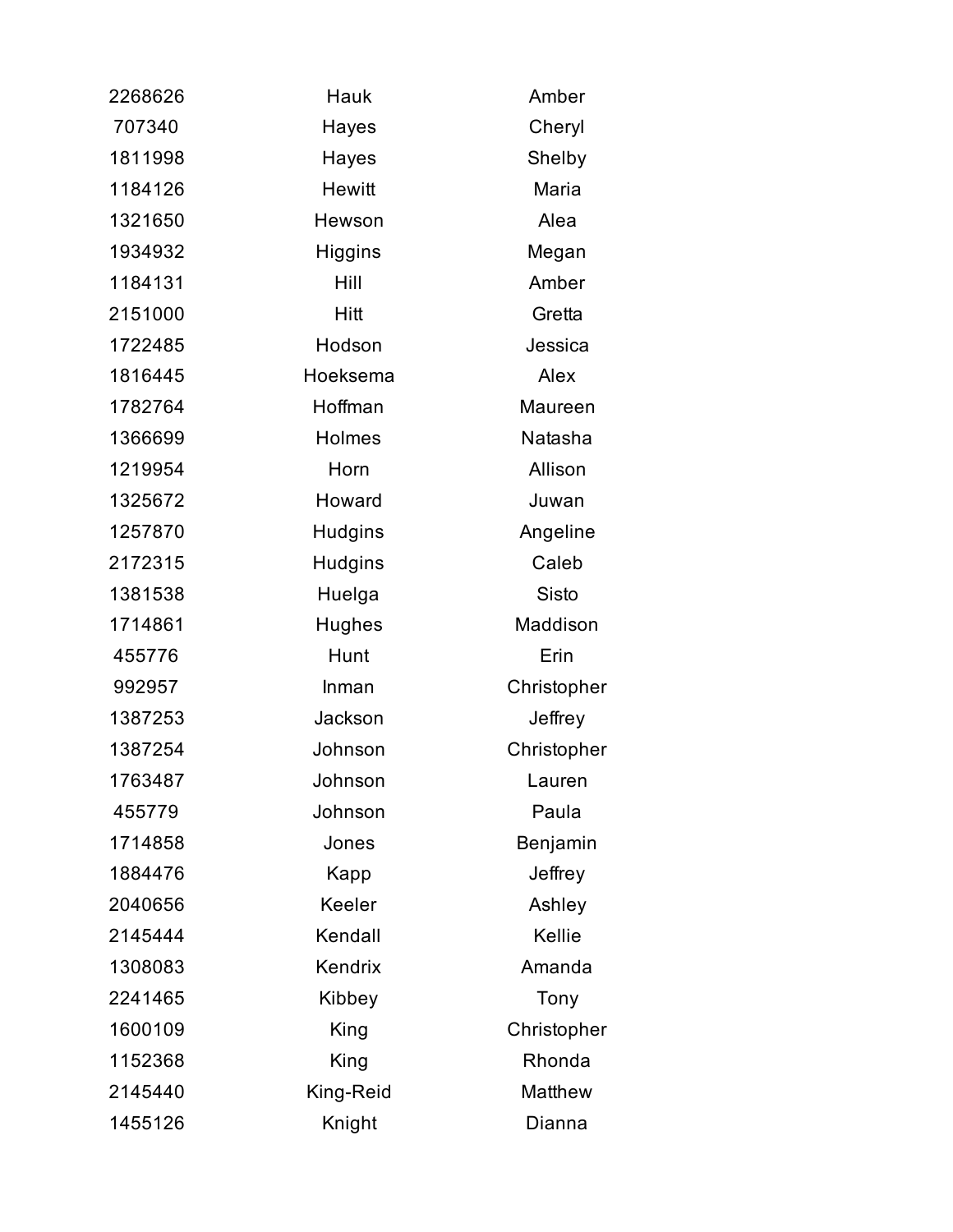| 1682554 | Knight           | Heather        |
|---------|------------------|----------------|
| 1410818 | Knop             | Katie          |
| 455781  | Knopps           | Kelly          |
| 1430404 | Koch             | Amanda         |
| 1433810 | Koerner-Aymor    | Shanon         |
| 455782  | Kolka            | Jessica        |
| 2128263 | Kring            | Haley          |
| 1699932 | Kryshak          | Kathleen       |
| 1445657 | <b>Krzisnik</b>  | Mary           |
| 1899669 | <b>Kwasnik</b>   | Sara           |
| 1204876 | Lafave           | Leah           |
| 1314081 | Land             | Hannah         |
| 1933959 | Legg             | Audra          |
| 1914967 | Legg             | Samantha       |
| 1505294 | Lemieux-Potter   | Danielle       |
| 1924139 | Lemieux- Potter  | Mackenzie      |
| 1359851 | Lemon            | Paige          |
| 1190440 | Lemon            | Sara           |
| 1308089 | Leonard          | Mika           |
| 455784  | Liles            | Laura          |
| 1487548 | Livo             | Samantha       |
| 2363682 | Long             | <b>Brendan</b> |
| 1997194 | Lundy            | Shawn          |
| 1523106 | Macdonald        | Margaret       |
| 591498  | Macaluso         | Denya          |
| 1836347 | Malcuit          | Tara           |
| 1910289 | Mandel           | Ryan           |
| 1184125 | Manning          | Ashley         |
| 2145442 | Marinoff         | McKayla        |
| 645963  | Martin           | James          |
| 1941681 | Mastalinski      | Heather        |
| 1575737 | <b>Matthews</b>  | Lyndsy         |
| 1152433 | Mattarella-Micke | Jennifer       |
| 1023367 | Maxey            | Kara           |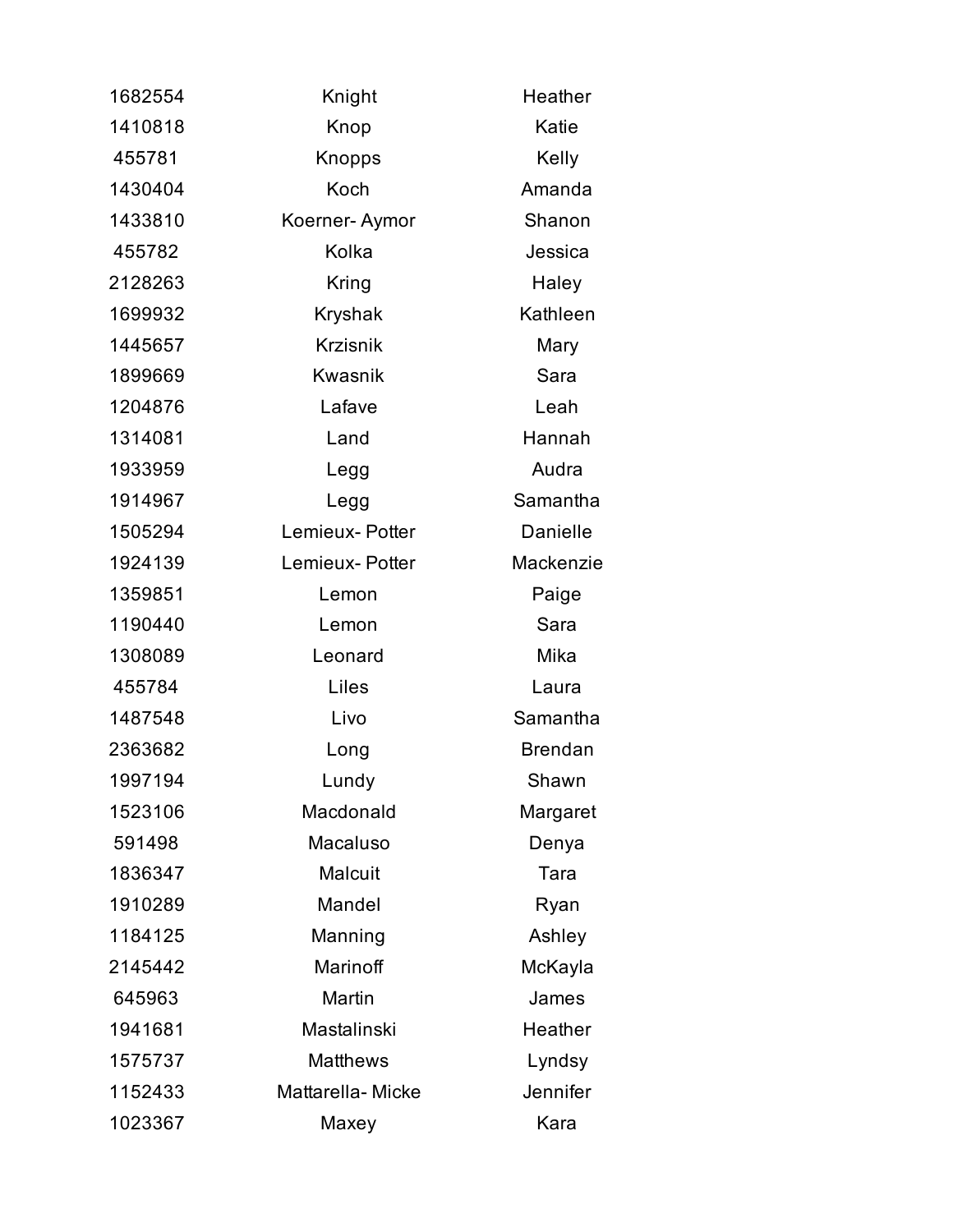| 1653504 | McDiarmid        | Erica          |
|---------|------------------|----------------|
| 1754948 | McDonald         | Samantha       |
| 1962706 | McDonnell        | Jill           |
| 1600116 | McFadden         | Marisa         |
| 1309557 | McFarland        | Christine      |
| 1699929 | <b>McGary</b>    | Latanya        |
| 455789  | McGowan          | Dana           |
| 1613286 | McKenna          | Phyllis        |
| 1997823 | McQuillan        | Amber          |
| 1138840 | <b>McWherter</b> | Carla          |
| 1918701 | <b>McWhirter</b> | Kirsten        |
| 455792  | Medina Vera      | Mario          |
| 455793  | Mendoza          | Jesus          |
| 1046617 | <b>Miller</b>    | Heather        |
| 2268627 | <b>Mireles</b>   | Cristina       |
| 1601928 | Mitevski         | David          |
| 2145441 | Mogle            | Amanda         |
| 455787  | Moreno           | Rachelle       |
| 1487551 | Morton           | <b>Nicole</b>  |
| 1744315 | Murphy           | Pamela         |
| 455820  | Murray           | Andrea         |
| 1714864 | Nannini          | Sarah          |
| 1899291 | <b>Nichols</b>   | Jason          |
| 1529380 | Niemeyer         | Rachel         |
| 640762  | Niewoonder       | Souphanh       |
| 455796  | Norton           | Stephanie      |
| 1229371 | O'Connell        | Jerrica        |
| 1539785 | Oesterreicher    | <b>Derek</b>   |
| 2071616 | Ogura            | Carolinne      |
| 1600111 | Olmstead         | Erin           |
| 455798  | O'Malley         | <b>Tarissa</b> |
| 1714866 | Onofre           | Jose           |
| 1933958 | Oshier           | Dylan          |
| 1962705 | Palm             | Gavin          |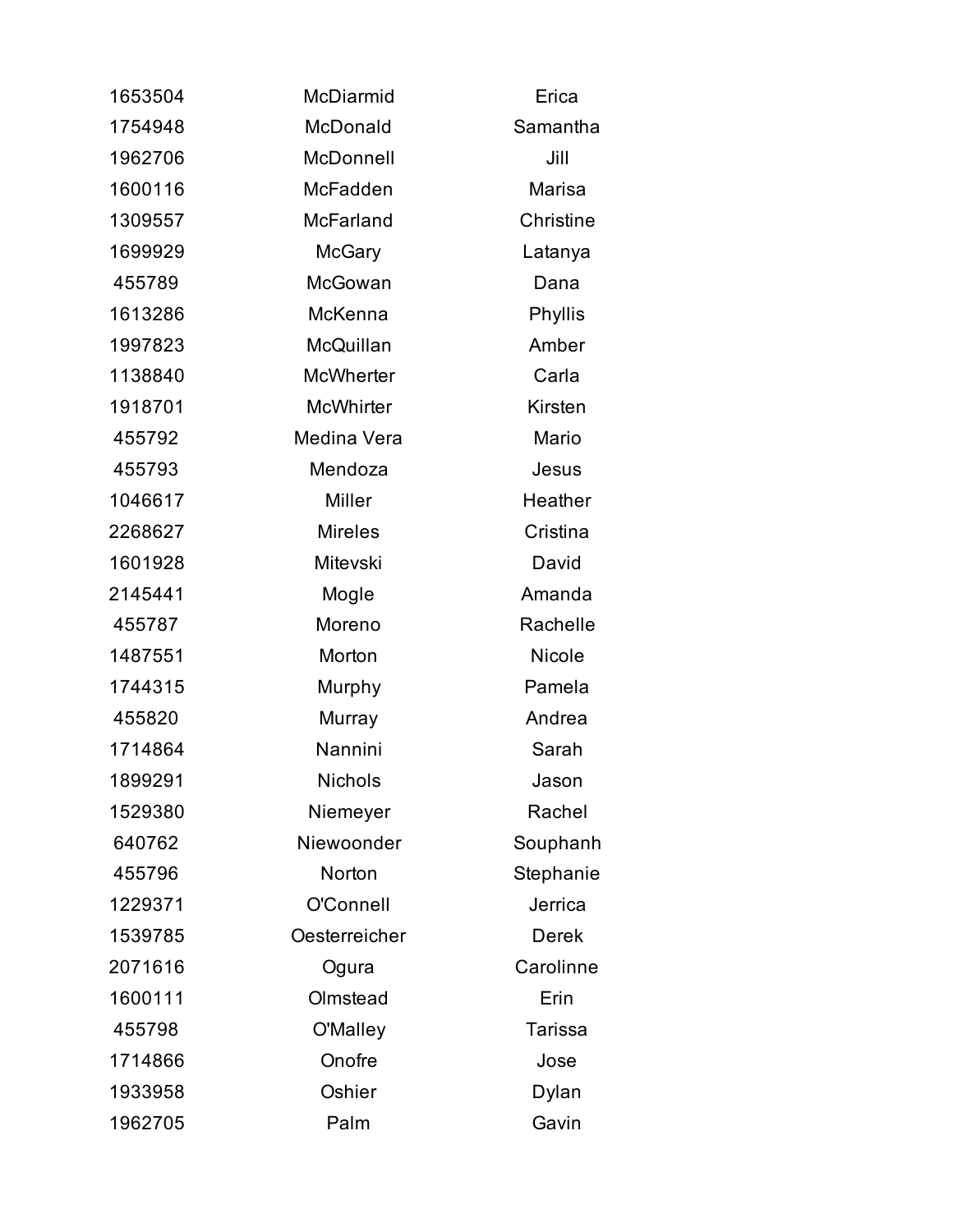| 1539787 | Paris           | Phillip     |
|---------|-----------------|-------------|
| 1648695 | Parker          | Laken       |
| 728281  | Patel           | Samip       |
| 2078828 | Pathak          | Nirmal      |
| 1597051 | Pease           | Michele     |
| 2301464 | Pfaff           | Michelle    |
| 1601930 | Philipp         | Janie       |
| 805243  | Pitmon          | Colleen     |
| 1309559 | Pittman         | Wendy       |
| 1505295 | Polverento      | Gregory     |
| 1141026 | Porati          | Cinzia      |
| 1434120 | Post            | Chelsea     |
| 1142166 | Potter          | Chelsea     |
| 455799  | Powers          | Jeffrey     |
| 1402056 | <b>Powers</b>   | Regan       |
| 1699925 | Pringle         | Leslie      |
| 1371232 | Pruitt          | Tiffani     |
| 1473240 | Rambo           | Kara        |
| 1941655 | Ramirez         | Kori        |
| 1672692 | Rasschaert      | Danielle    |
| 1834293 | Regan           | Marisol     |
| 1339654 | Reid            | Nichole     |
| 1696766 | Reiterman       | Amanda      |
| 1501557 | Richburg        | Amy         |
| 2042031 | Richmond        | Kelli       |
| 1964172 | Richmond        | Laura       |
| 2035987 | <b>Ricklefs</b> | Sarah-Jo    |
| 1620357 | Rigterink       | <b>Bram</b> |
| 798303  | Ring            | Scott       |
| 1433807 | Rininger        | Debra       |
| 1895451 | <b>Roberts</b>  | <b>Nash</b> |
| 1744748 | Robinson        | Jerome      |
| 1110637 | Rogers          | Tisha       |
| 1762197 | Salisbury       | Joshua      |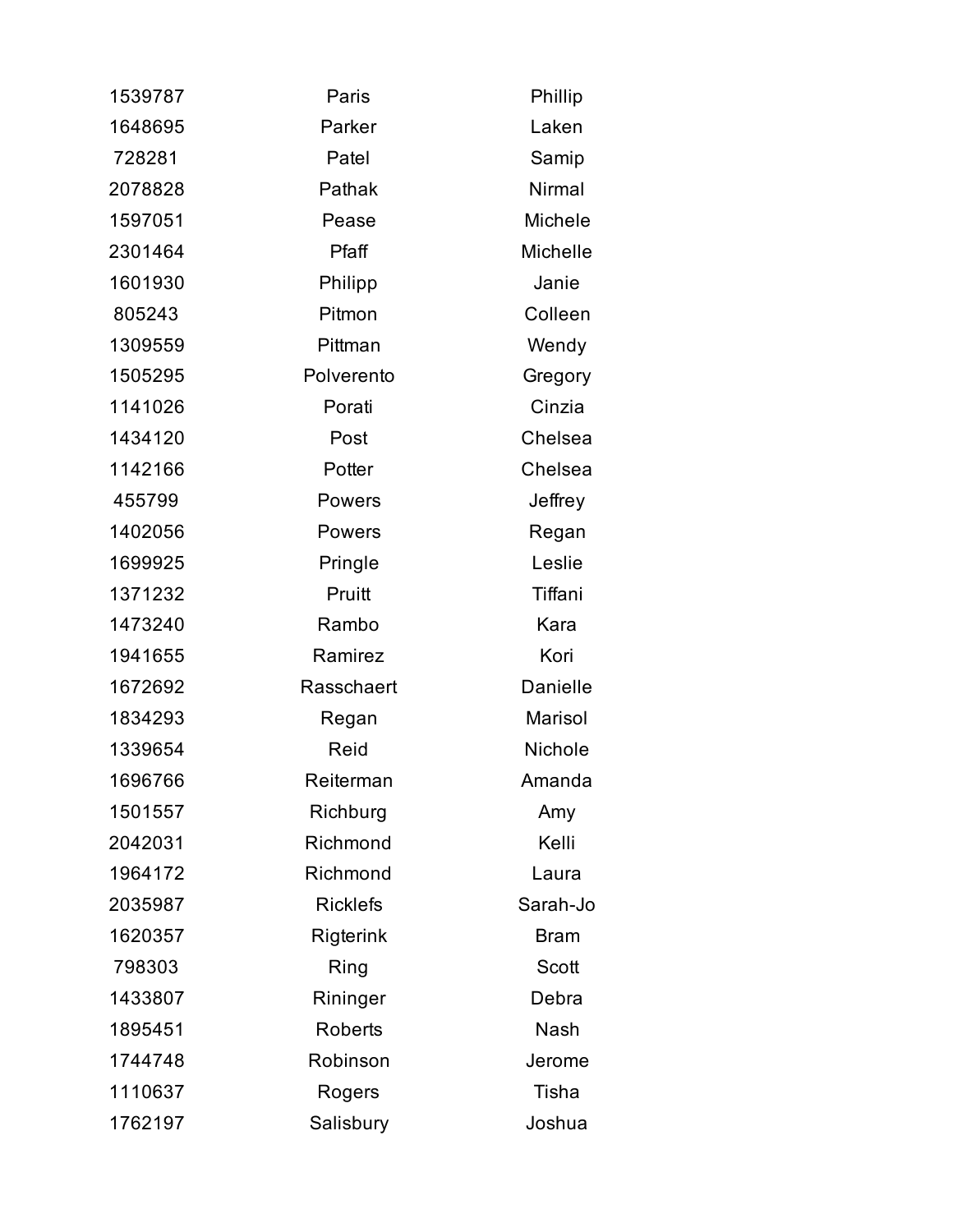| 2145443 | Satterla       | Amy            |
|---------|----------------|----------------|
| 1923794 | <b>Scheidt</b> | Carly          |
| 455806  | Schmitt        | Michelle       |
| 1208822 | Schueller      | Karen          |
| 1487552 | Schwerin       | Sherri         |
| 935091  | Shaffer        | <b>Betty</b>   |
| 2150997 | Shane          | Ryan           |
| 455808  | Shappee        | Karla          |
| 1308085 | Shaw           | Joshua         |
| 1058339 | Shepard        | <b>Brooke</b>  |
| 455809  | Showerman      | Kelly          |
| 1836345 | Shurmantine    | Jaime          |
| 1539786 | <b>Siekas</b>  | Amanda         |
| 1321651 | <b>Simmons</b> | Gayland        |
| 455794  | Simon          | Julie          |
| 1955255 | Simpson        | Katie          |
| 1184130 | Sipkovsky      | Jordan         |
| 1820759 | <b>Skeans</b>  | Jeffrey        |
| 1308086 | Sloan          | Monica         |
| 1428301 | Smith          | Amy            |
| 2241464 | Smith          | Ashlee         |
| 1602746 | Smith          | <b>Brandon</b> |
| 455810  | Smith          | Jenny          |
| 1672689 | Smith          | Ross           |
| 1601933 | Smith          | Sara           |
| 1209924 | Snover         | Sarah          |
| 1869985 | Somboon        | Rachaneeboon   |
| 1982079 | Spencer        | Rosemarie      |
| 1836348 | Steadman       | Krin           |
| 1406072 | <b>Stewart</b> | Alan           |
| 1850775 | Stroebel       | Nichole        |
| 455813  | <b>Stuart</b>  | Mary           |
| 1902159 | Swaynie        | Sarah          |
| 1471716 | Sykes          | Gerald         |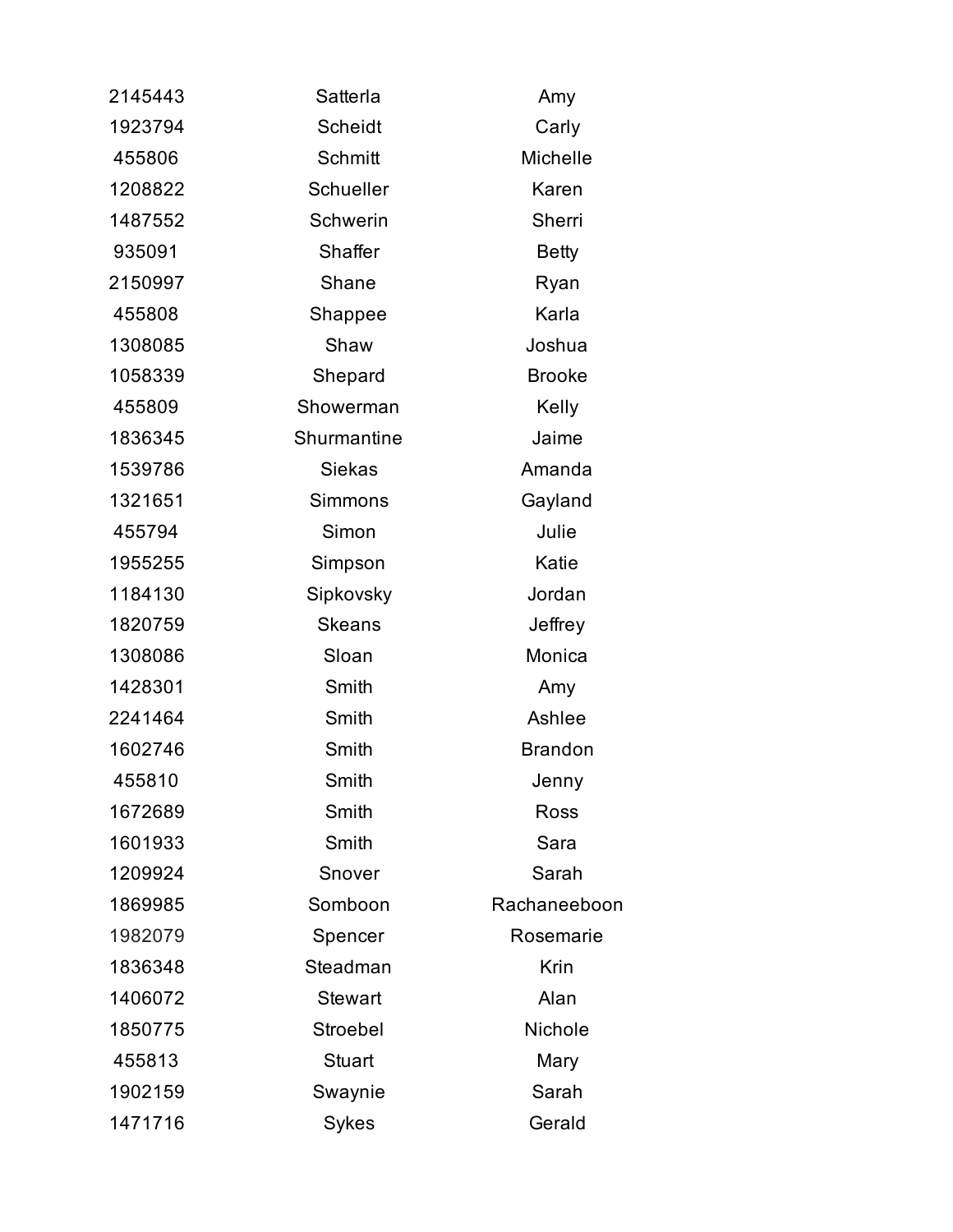| 2066946 | Taylor         | Jessica           |
|---------|----------------|-------------------|
| 1697288 | Tenney         | Kevin             |
| 1152832 | Terenzi        | Mary              |
| 1399614 | <b>Thomas</b>  | Lindsay           |
| 455815  | Thomlison      | Kathleen          |
| 1467268 | Thompson       | <b>Bre'Ante</b>   |
| 2047301 | Thompson       | Grace             |
| 1869983 | Thompson       | Keegan            |
| 995691  | Thrush         | Antoinette        |
| 1512219 | <b>Torres</b>  | Liliana           |
| 1152375 | <b>Turek</b>   | Benjamin          |
| 455817  | Van Ess        | Amanda            |
| 1149560 | Vandenberg     | Mary              |
| 455818  | Vanderlaan     | Jason             |
| 1337331 | Vaunado        | Devin             |
| 1184127 | Viglianco      | Danielle          |
| 1762195 | Wagner         | Joseph            |
| 1153804 | Wagner         | Nancy             |
| 1184129 | Waligorski     | <b>Russell</b>    |
| 1884477 | Walker         | <b>Steven</b>     |
| 455819  | Wallas         | Diane             |
| 902933  | <b>Walters</b> | Karen             |
| 1714870 | Ward           | Ashley            |
| 1225802 | Watson         | Alex              |
| 1289351 | Weaver         | <b>Anne Marie</b> |
| 1879505 | Webster        | Katrina           |
| 1653987 | Wever          | <b>Bryan</b>      |
| 1782608 | White          | Kaylee            |
| 1987971 | Whitten        | <b>Brandon</b>    |
| 1125801 | Wickham        | Ashley            |
| 2128261 | Wilcox         | Devin             |
| 1762194 | <b>Wilcox</b>  | Dylan             |
| 1602742 | Williams       | Rachelle          |
| 1714871 | Willsey        | Rachel            |